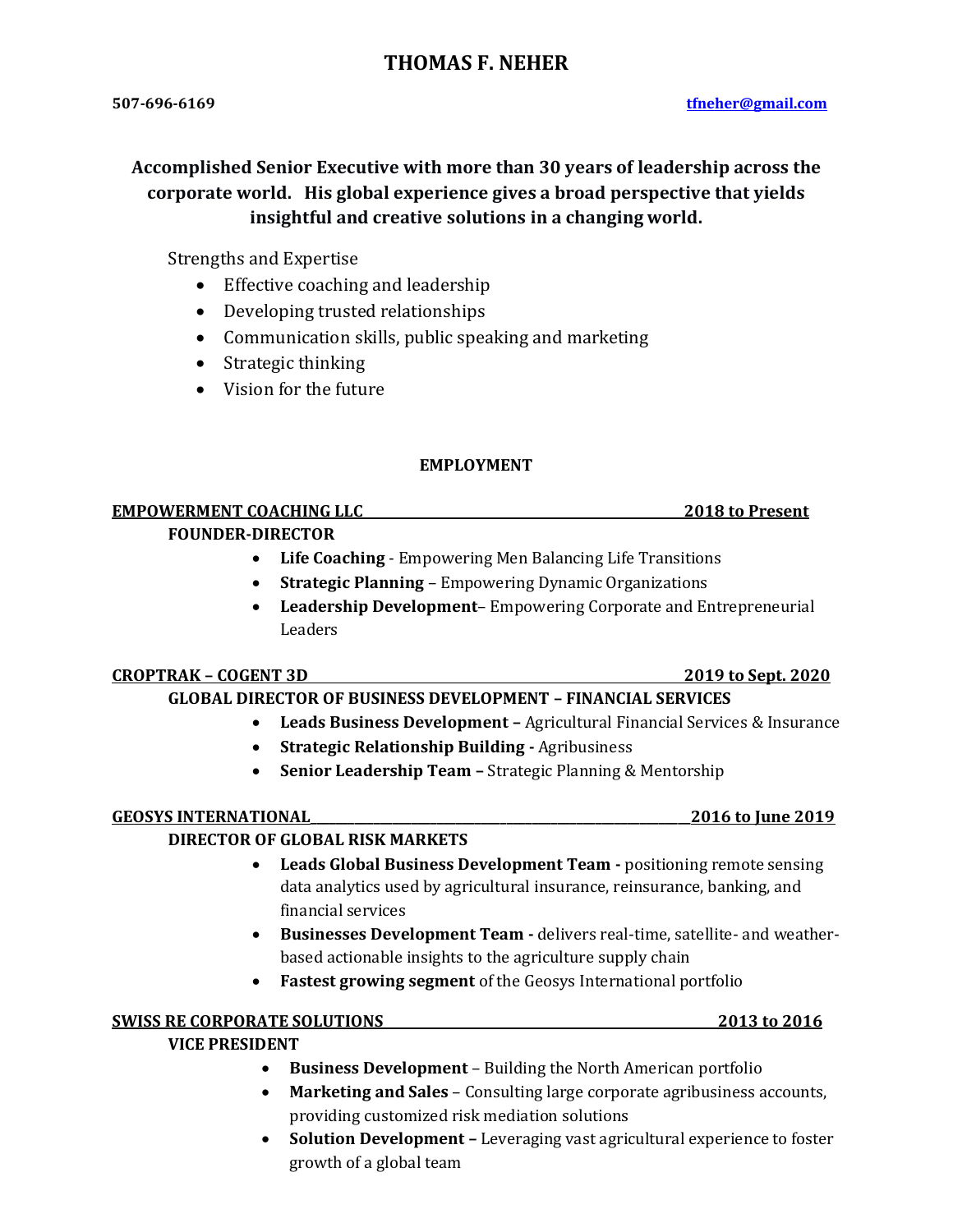• **Project Management** – Leading international cross functional team creating innovative risk management products

# **AGSTAR FINANCIAL SERVICES, ACA 2007 to 2013**

# **VICE PRESIDENT & TEAM LEADER**

- **Senior Leadership Team**  Responsible for organizational strategic planning. Provided front-end guidance to senior leadership
- **Communicator:** Engaging public speaker, columnist for published agricultural journal, weekly commentator on farm radio network
- **Industry Expert Team –** Provided leadership for sales team with a focus on large commercial relationship management; implemented major strategic sales and service initiatives, record sales volume the last four years
- **Liaison** –Leading and managed strategic alliances nationally
- **Market Intelligence**  Gathered, interpreted and disseminated vital research and information
- **Client and Team Education**  Taught and conducted numerous classes and seminars to promote client success

# **ARCHER DANIEL MIDLAND (ADM) 1996 to 2006**

# **DIRECTOR OF RISK MANAGEMENT** 2002 to 2006

- **Led Risk Management Group**  Diversified accounts; commercial grain companies, farmers and livestock producers
- **Research –** Developed and implemented innovative risk management strategies
- **Market Development –**educational seminars, sales presentations and daily radio commentary

# **MANAGER OF ACCOUNT DEVELOPMENT AND CUSTOMER SERVICE** 1997 to 2002

- **Developed** the risk management sector for the regional office
- **Fostered Entrepreneurial Culture** Provided leadership, organization, expanded research, generated motivation and vision

# **GRAIN MERCHANDISER/TRADER** 1996 to 1997

- **Thrived in Fast Paced, Self-Starting Position**
- **Worked in Teams Originating Grain**
- **Traded Freight and Transportation**

# **PARAMOUNT MARKETING 1995 to 1996**

# **PRESIDENT/CEO**

- **Launched**  Market Consulting Group
- **Designed Marketing and Trading Strategies** For farmers and livestock producers

# **AMERICAN AGRINOMICS MANAGEMENT COMPANY\_ 1994 to 1995 MARKETING SPECIALIST**